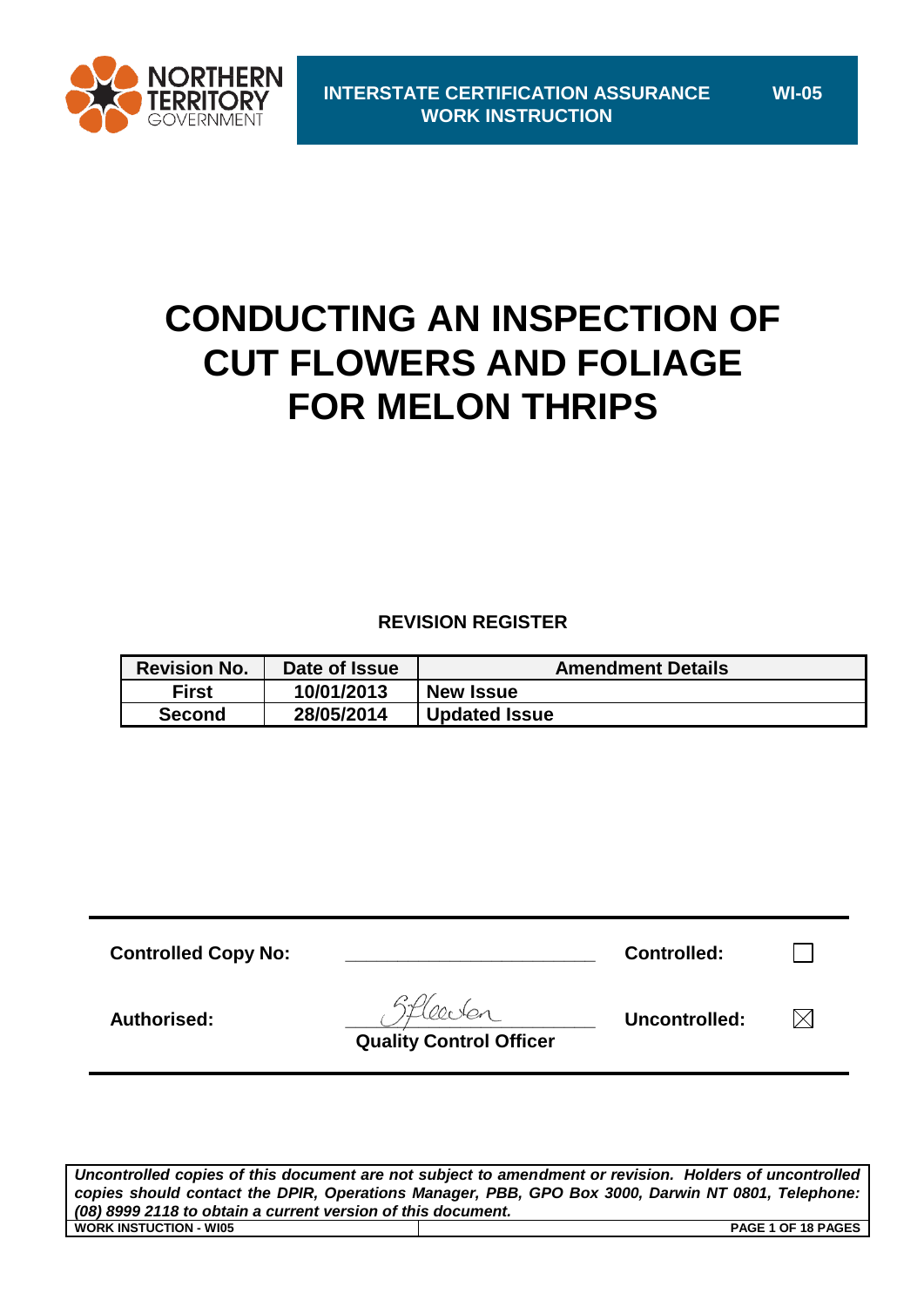# **TABLE OF CONTENTS**

| $\mathbf 1$ . |       |  |
|---------------|-------|--|
| 2.            |       |  |
| 3.            |       |  |
| 4.            |       |  |
| 5.            |       |  |
| 6.            |       |  |
|               | 6.1   |  |
|               | 6.1.1 |  |
|               | 6.1.2 |  |
|               | 6.1.3 |  |
|               | 6.1.4 |  |
|               | 6.2   |  |
|               | 6.3   |  |
|               | 6.4   |  |
|               | 6.5   |  |
|               | 6.6   |  |
|               | 6.6.1 |  |
|               | 6.7   |  |
| 7.            |       |  |
|               |       |  |
|               |       |  |
|               |       |  |
|               |       |  |
|               |       |  |
|               |       |  |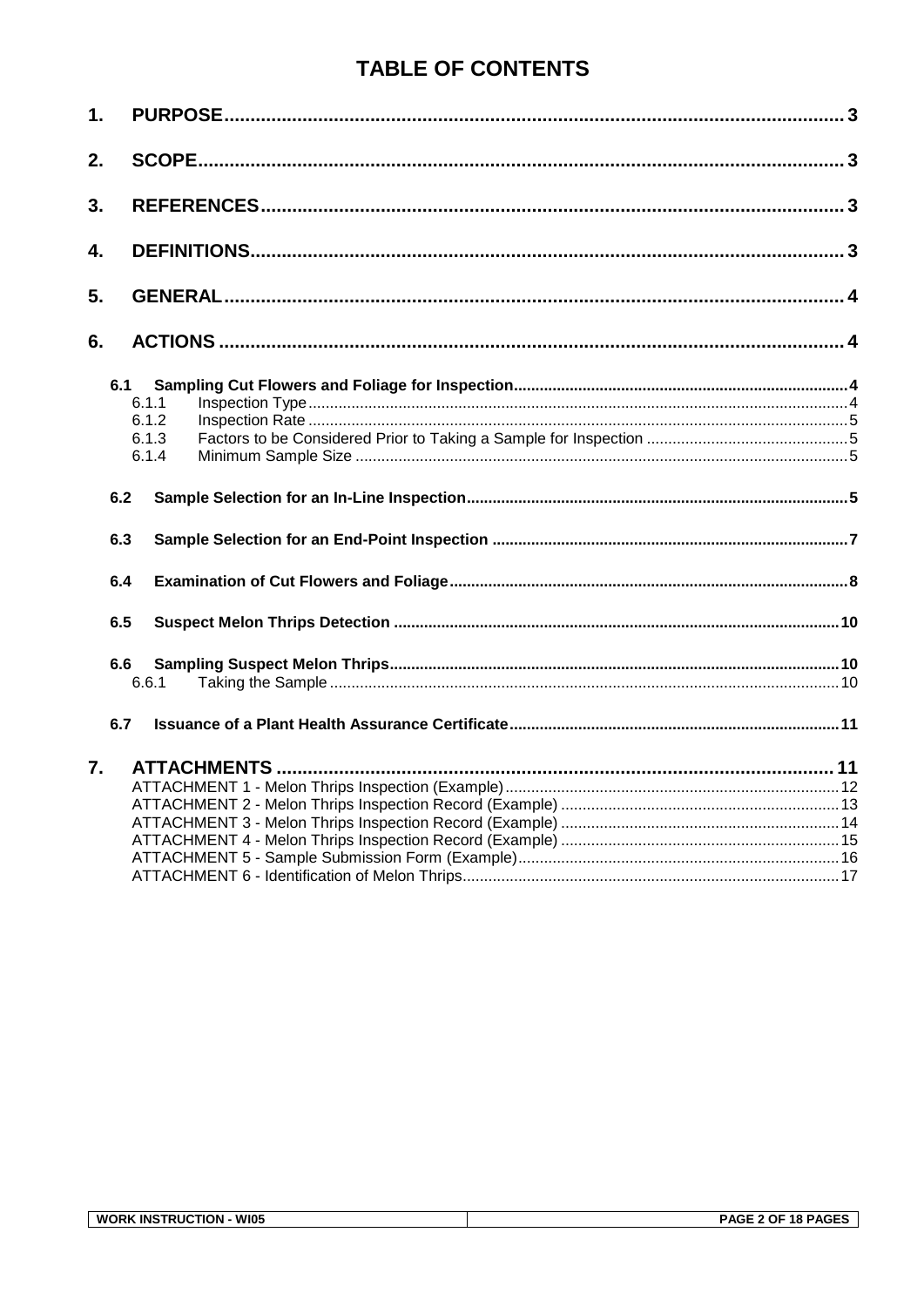

### **1. PURPOSE**

The purpose of this work instruction is to provide guidelines for the inspection of cut flowers and foliage for melon thrips. This instruction does not encompass specific protocol inspections for other pests or disease that may be required for some States or Territories.

### **2. SCOPE**

This work instruction covers the requirements for the inspection of cut flowers and foliage requiring certification for freedom from melon thrips and movement from Northern Territory to another State of Territory within Australia by an Approved Inspection Officer*.*

| 3.<br><b>REFERENCES</b>                     |                                                                                                                                                                                                                                                                                                     |
|---------------------------------------------|-----------------------------------------------------------------------------------------------------------------------------------------------------------------------------------------------------------------------------------------------------------------------------------------------------|
| $Wl-02$                                     | Guidelines for Completion of Plant Health Assurance Certificates.                                                                                                                                                                                                                                   |
| <b>ICA-38</b>                               | Inspection of Fruits and Vegetables (Post Harvest), Live Plants,<br>Cut Flowers and Foliage for Melon Thrips.                                                                                                                                                                                       |
| <b>MSS-01</b>                               | Inspection and Treatment of Plants and Plant Products for Melon<br>Thrips, Silverleaf and Spiralling Whiteflies.                                                                                                                                                                                    |
| <b>DEFINITIONS</b><br>4.                    |                                                                                                                                                                                                                                                                                                     |
| <b>Approved Inspection</b><br><b>Person</b> | means a person who has completed approved training in the<br>detection and recognition of melon thrips and who is authorised<br>to conduct inspections on behalf of the business by having their<br>name and signature on a register of approved inspection officers<br>maintained by the business. |
| <b>Assurance Certificate</b>                | means a Plant Health Assurance Certificate.                                                                                                                                                                                                                                                         |
| <b>Authorised Signatory</b>                 | means a person whose name and specimen signature is included<br>as an Authorised Signatory on the business's application for<br>accreditation.                                                                                                                                                      |
| <b>Business</b>                             | means the legal entity responsible for the operation of the facility<br>and the ICA/CA arrangement detailed<br>in the<br>Business'<br>Application for Accreditation.                                                                                                                                |
| <b>CA</b>                                   | means a Certification Assurance arrangement.                                                                                                                                                                                                                                                        |
| <b>Certified/Certification</b>              | means covered by a valid Plant Health Assurance Certificate.                                                                                                                                                                                                                                        |
| <b>Consignment</b>                          | means a quantity of packed produce described on one Plant<br>Health Assurance Certificate by a single consignee.<br>A consignment may contain a number of lots.                                                                                                                                     |
| <b>DPIR</b>                                 | means the Department of Primary Industry and Resources.                                                                                                                                                                                                                                             |
| <b>End-Point Inspection</b>                 | means the process by which a representative sample is drawn<br>and inspected from the finalised consignment prior to certification.                                                                                                                                                                 |
| <b>Facility</b>                             | means the location where plants are assembled, inspected,<br>securely stored, certified and dispatched.                                                                                                                                                                                             |
| <b>Homogeneous</b>                          | means produce that is all of the same or similar kind or nature.                                                                                                                                                                                                                                    |
| <b>ICA</b>                                  | means Interstate Certification Assurance.                                                                                                                                                                                                                                                           |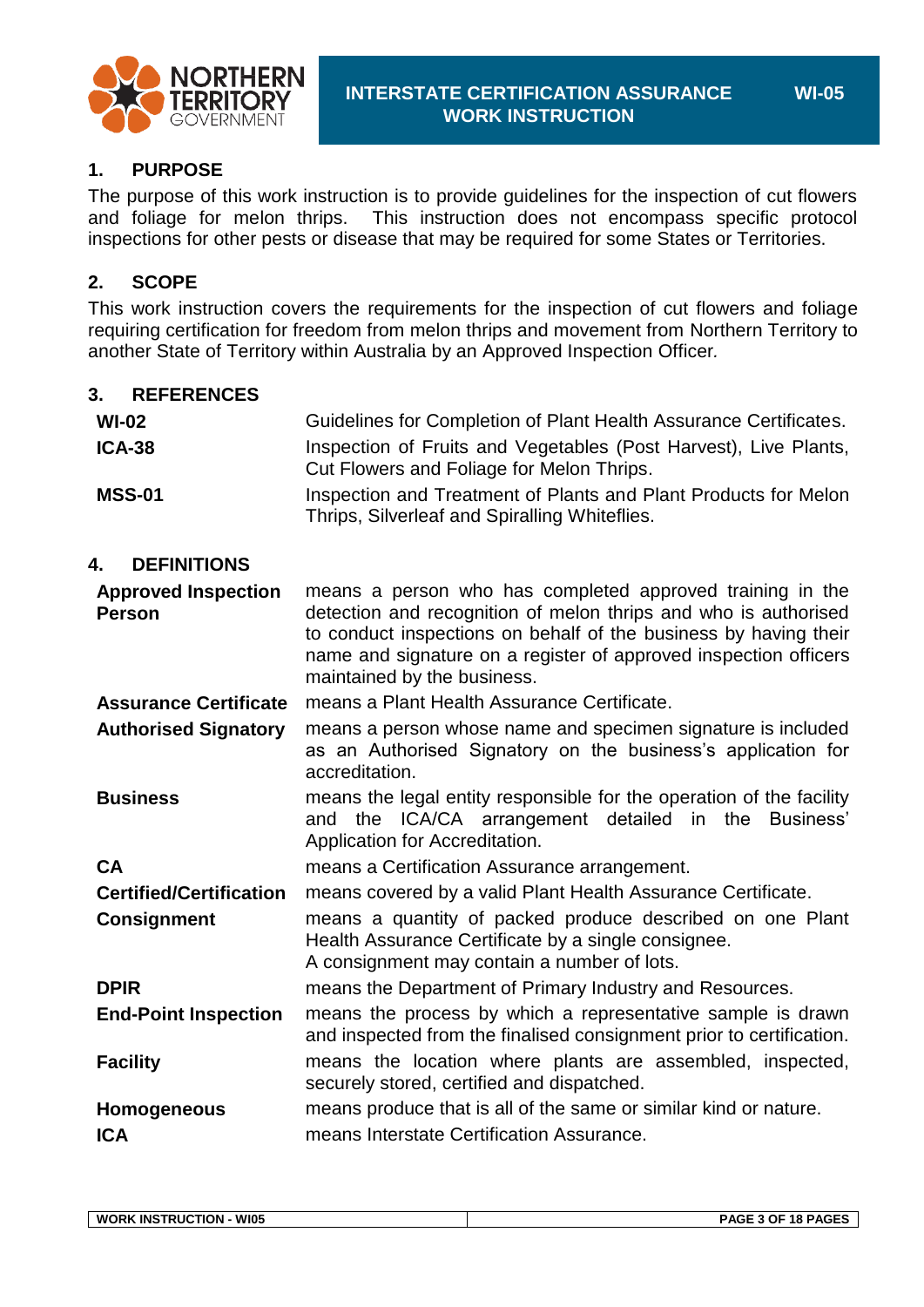

| <b>In-line Inspection</b>                           | means the process by which a representative sample of packed<br>product is drawn from a lot and inspected during the processing<br>and packing of the produce.                                                                                   |
|-----------------------------------------------------|--------------------------------------------------------------------------------------------------------------------------------------------------------------------------------------------------------------------------------------------------|
| <b>Inspection</b>                                   | means the act of inspecting produce to determine if the entry<br>conditions or melon thrips freedom requirements of the importing<br>State or Territory have been met.                                                                           |
| Lot                                                 | means a quantity of homogeneous product assembled for<br>inspection at one place at one time. A lot could consist of product<br>from one or more growers/blocks/properties.                                                                      |
| <b>Melon Thrips</b>                                 | means all stages of Thrips palmi (Karny) including egg, nymph<br>and adult.                                                                                                                                                                      |
| <b>MT</b>                                           | means melon thrips.                                                                                                                                                                                                                              |
| Package                                             | means the complete outer covering or container used to transport<br>and market the produce.                                                                                                                                                      |
| <b>Packed Product</b>                               | means produce that has been packed into its final package. For<br>live plants, final packaging may mean a plant(s) in a growing unit<br>or a bare rooted plant.                                                                                  |
| <b>Produce</b>                                      | means cut flowers and foliage but excludes seeds, underground<br>parts and dried or processed plant materials.                                                                                                                                   |
| <b>Plant Health</b><br><b>Assurance Certificate</b> | means a certificate issued by an Authorised Signatory under an<br>ICA/CA arrangement stating that the plant or other thing<br>described on the certificate meets a specified treatment,<br>condition, pest or area freedom or other requirement. |
| <b>Thrips</b>                                       | means all stages of Thrips spp. including egg, nymph and adult.                                                                                                                                                                                  |
| <b>Unit (Cut Flowers</b><br>and Foliage)            | means a single cut stem with flowers and/or foliage attached.                                                                                                                                                                                    |

#### **5. GENERAL**

This Work Instruction refers to key elements of the Interstate Certification Assurance Operational Procedure Inspection of Fruits and Vegetables (Post Harvest), Live Plants, Cut Flowers and Foliage for Melon Thrips (ICA-38) and the Certification Assurance arrangement Procedure Inspection and Treatment of Plants and Plant Products for Melon Thrips, Silverleaf and Spiralling Whiteflies (MSS01) that require further explanation to a task or activity. Persons responsible **must** ensure they refer to the relevant sections of the Operational Procedure and/or Procedure before applying any task in this Work Instruction.

#### **6. ACTIONS**

### **6.1 Sampling Cut Flowers and Foliage for Inspection**

#### <span id="page-3-0"></span>**6.1.1 Inspection Type**

The Approved Inspection Officer **shall** inspect cut flowers and foliage by one of two types.

1. End-point inspection;

**OR**

2. In-line inspection.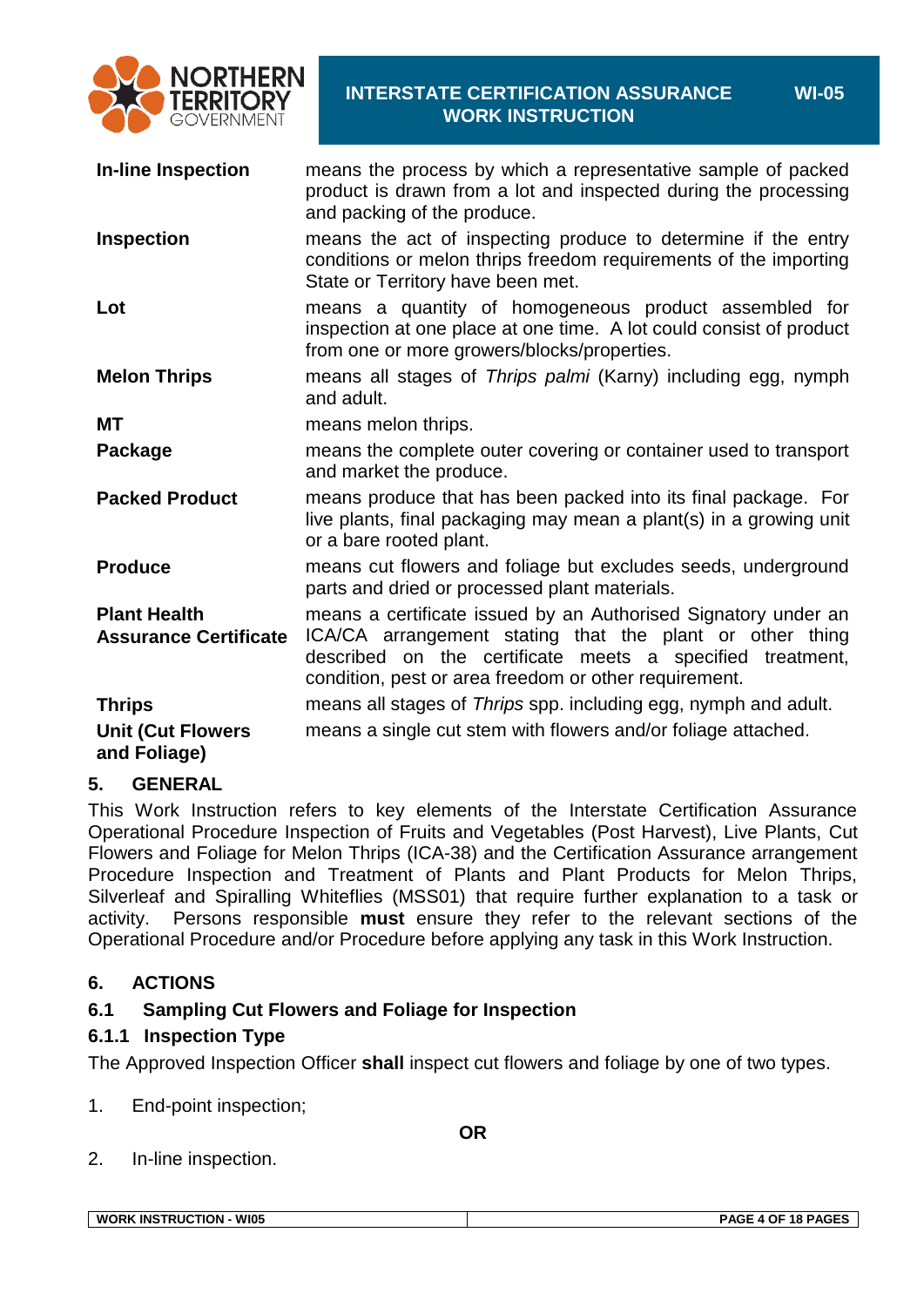

### <span id="page-4-0"></span>**6.1.2 Inspection Rate**

The Approved Inspection Officer **shall** inspect cut flowers and foliage by end-point or in-line inspection at one of the following rates:

600 units;

2% of the number of packages;

**OR**

**OR**

Whichever is the greater.

### **6.1.3 Factors to be Considered Prior to Taking a Sample for Inspection**

An Approved Inspection Officer may be presented with a mixed consignment or lot from which they will be required to draw a sample and inspect.

Mixed consignments and lots present unique problems regarding homogeneity and require special consideration with regard to sampling.

The Approved Inspection Officer **shall** consider the following factors when making a decision on how to sample from a mixed consignment or lot:

- treatments (where known) that have been applied to control certain pests and disease;
- history of previous melon thrips detections (where known) associated with a particular production area, cut flower or foliage type or grower;
- the quantity of a particular cut flower or foliage within the lot or consignment; and
- the number of different growers/packers associated with the lot or consignment.

### **6.1.4 Minimum Sample Size**

A minimum of three (3) packages will be drawn when undertaking an inspection using the 2% sampling rate.

Where the Approved Inspection Officer identifies that the number of units in a consignment or lot is less than the required 600 units (i.e. pre-determined unit number inspection e.g. 600 units), the Approved Inspection Officer **shall** examine all units in the consignment.

### **6.2 Sample Selection for an In-Line Inspection**

An In-line inspection **shall** involve the selection and inspection of packed produce drawn from a lot and inspected during the processing and packing of the produce.

The Approved Inspection Officer **shall** sample packages at the predetermined inspection rate [\(refer 6.1.2\)](#page-4-0) from the packing line and move the packages to the inspection facility for examination [\(refer 6.4\)](#page-7-0).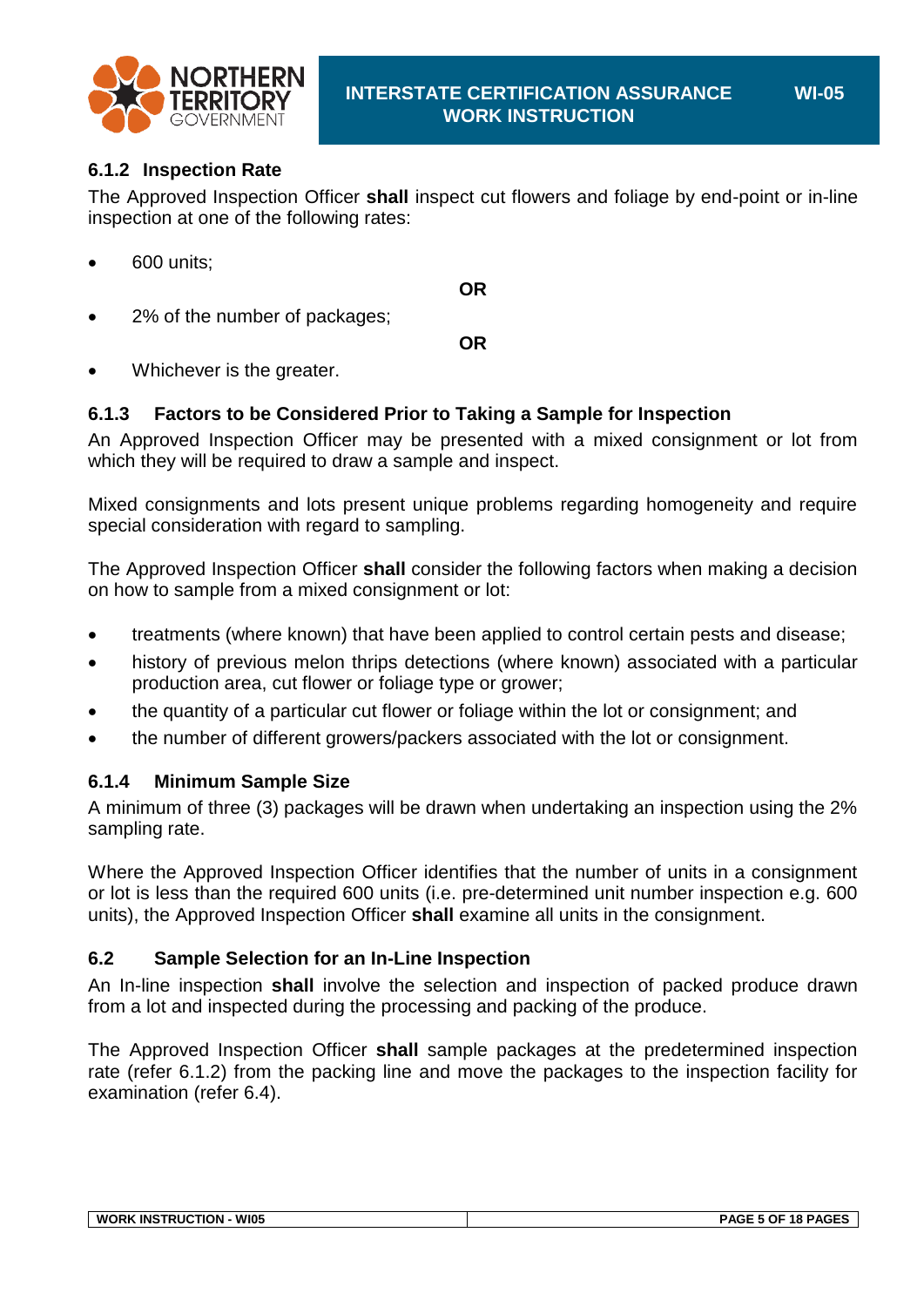

*The following are two examples of how to sample produce during an In-line Inspection.*

*Example A – In-line 600 Unit Inspection*

*An Approved Inspection Officer is presented with 5000 individual chrysanthemum cut flowers from one grower (A Smith) of which three consignments consisting of 10 cartons each are to be consigned interstate to a quarantine restricted market for melon thrips.*

*The Certification Controller of the packing shed advises the Approved Inspection Officer that the packing period to pack out that grower's chrysanthemums will be 3 hours. The Approved Inspection Officer calculates the rate at which the samples are to be drawn from the processing line to obtain a 600 unit sample as follows:*

*The Approved Inspection Officer calculates:*

- *3 hour packing period for 5000 individual chrysanthemum cut flowers from one grower (one lot);*
- *600 units are to be drawn over a 3 hour packing period = 100 units per ½ hour;*
- *unit count per carton of chrysanthemum cut flowers = 50 units;*
- *2 cartons (final packaging) will need to be drawn every ½ hour from the processing line.*

*The Approved Inspection Officer examines 100% of each unit within each sample package till the required 100 units have been reached for each interval. The Approved Inspection Officer shall not examine more than 100 units at each interval.*

*Note: The sampling rate selected has provided sufficient time to fully inspect the units as they are drawn during each period.*

*(Refer Attachment 1 for the completed Melon Thrips Inspection Record for Example A).*

*Example B – In-line 2% Inspection*

*An Approved Inspection Officer is presented with 15000 individual chrysanthemum cut flowers from one grower (A Smith) of which three consignments consisting of 10 cartons each are to be consigned to a quarantine restricted market for melon thrips.*

*The Certification Controller of the packing shed advises the Approved Inspection Officer that the packing period to pack out that grower's chrysanthemums will be 3 hours. The Approved Inspection Officer calculates the rate at which the samples are to be drawn from the processing line to obtain a 2% sample as follows:*

*The Approved Inspection Officer calculates:*

- *3 hour packing period for 15000 individual chrysanthemum cut flowers from one grower (one lot);*
- *100 cartons per hour packed;*
- *300 cartons packed over a 3 hour packing period;*
- *one (1) in fifty (50) or 2 cartons (final packaging) per hour need to be drawn from the processing line;*

**WORK INSTRUCTION - WI05 PAGE 6 OF 18 PAGES**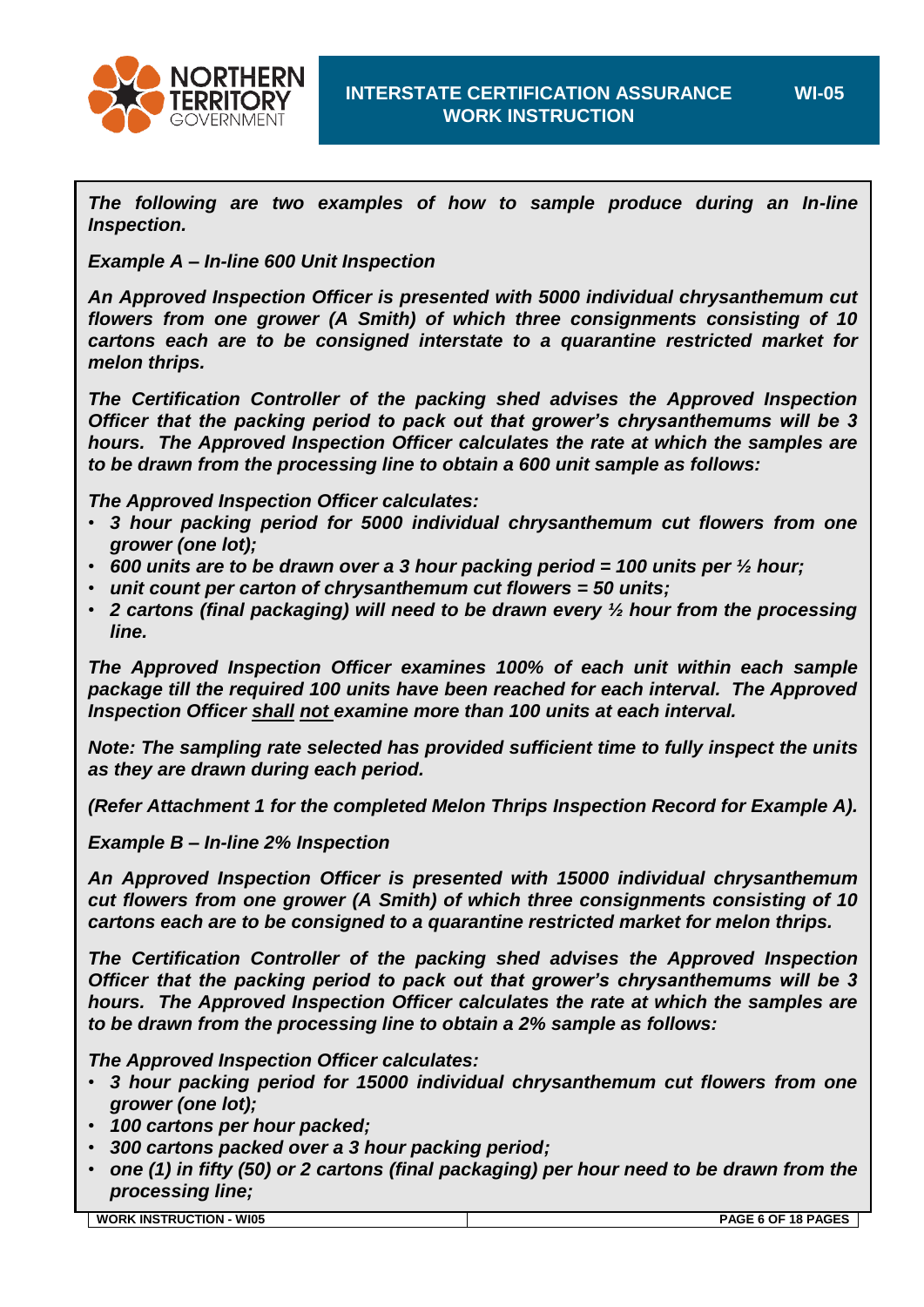

*The Approved Inspection Officer examines 100% of each unit within each sample carton.*

*Note: The sampling rate selected has provided sufficient time to fully inspect the units as they are drawn during each period.*

*(Refer [Attachment 2](#page-12-0) for the completed Melon Thrips Inspection Record for Example B).*

#### **6.3 Sample Selection for an End-Point Inspection**

End-point inspections are only carried out on consignments that have been finalised.

The Approved Inspection Officer **shall** sample packages at the predetermined inspection rate [\(refer 6.1.2\)](#page-4-0) from the consignment and move the packages to the inspection facility ready for examination [\(refer 6.4\)](#page-7-0).

*The following are two examples of how to sample produce for an End-point Inspection.*

*Example C – End-point 600 Unit Inspection*

*An Approved Inspection Officer is presented with a mixed consignment of foliage and cut flowers to be consigned to a quarantine restricted market for melon thrips. The consignment consists of 344 cartons and comprises:*

- *72 cartons of ferns from grower/packer A Smith;*
- *56 cartons of orchid flowers and stem from grower/packer B Brown;*
- *144 cartons of succulent leaves and 72 cartons of chrysanthemum cut flowers from grower/packer C Blogs.*

*The Approved Inspection Officer calculates that:*

- *A Smith's 72 cartons represent 21% of the consignment;*
- *B Brown's 56 cartons represent 16% of the consignment;*
- *C Blogs' 144 cartons of (succulent leaves) represents 42% and 72 cartons of (chrysanthemum cut flowers) represents 21% of the consignment respectively.*

*The Approved Inspection Officer determines that the proportion of cut flowers and foliage to be examined from each grower will be based on the percentage of each growers produce in the consignment.*

*The Approved Inspection Officer calculates the number of units to examine from each grower as follows:*

- *The number of A Smith's fern fronds to examine is 600 × 21% = 126 units.*
- *The number of B Brown's orchid flower and stems to examine is 600 × 16% = 96 units.*
- *The number of C Blogs' succulent leaves to examine is 600 × 42% = 252 units, and the number of chrysanthemum cut flowers to examine is 600 x 21% = 126 units.*

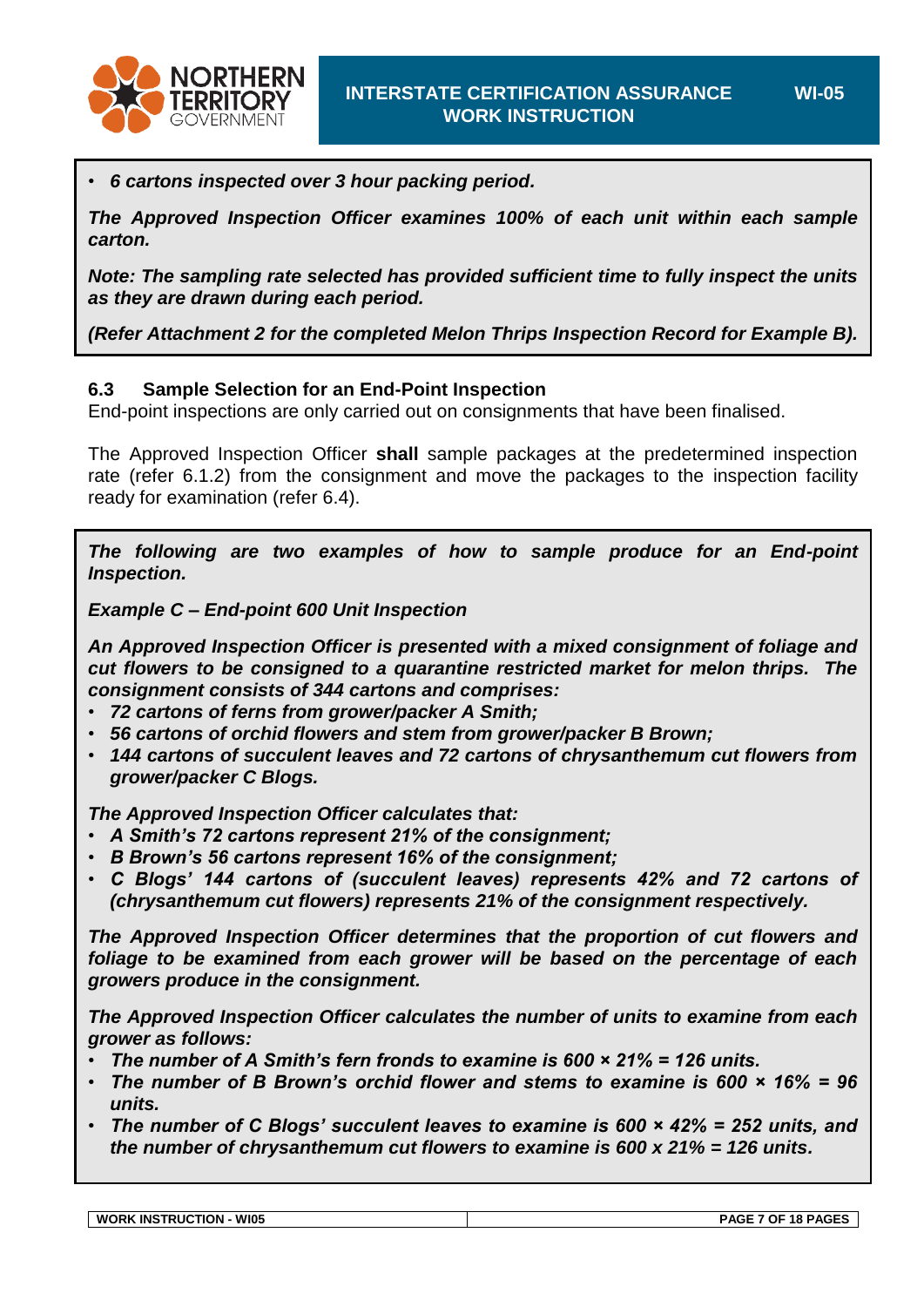

*The Approved Inspection Officer draws cartons at random from each grower until they have examined the required number of units. The Approved Inspection Officer ensures that at least one sample carton is taken from each grower.*

*(Refer [Attachment 3](#page-13-0) for the completed Melon Thrips Inspection Record for Example C).*

*Example D – End Point 2% Inspection*

*An Approved Inspection Officer is presented with a mixed consignment of red and yellow chrysanthemum cut flowers which are to be consigned to a quarantine restricted market for melon thrips. The consignment comprises:*

*Six (6) pallets of red chrysanthemum cut flowers and four (4) pallets of yellow chrysanthemum cut flowers from grower/packer J Smith.*

*The consignment totals 120 cartons with each pallet comprising 12 cartons.*

*The Approved Inspection Officer calculates that there are:*

- *72 cartons of red chrysanthemum cut flowers representing 60% of the consignment; and*
- *48 cartons of yellow chrysanthemum cut flowers representing 40% of the consignment.*

*The Approved Inspection Officer determines that the proportion of packages to be sampled will be based on the percentage of red and yellow chrysanthemum cut flowers in the consignment.*

*The Approved Inspection Officer calculates the number of red and yellow chrysanthemum cut flowers sample packages to take as follows:*

- *2% × 72 packages = 2 packages (always round up to next whole number);*
- *2% × 48 packages = 1 packages (always round up to next whole number).*

*The Approved Inspection Officer draws sample packages at random from the pallets to acheive 3 packages (2 red and 1 yellow chrysanthemum cut flower packages).*

*The Approved Inspection Officer examines 100% of units within each sample package.*

*(Refer [Attachment 4](#page-11-0) for the completed Melon Thrips Inspection Record for Example D).*

#### <span id="page-7-0"></span>**6.4 Examination of Cut Flowers and Foliage**

The Approved Inspection Officer **shall** examine the cut flowers and foliage from sampled packages after drawing the required number of packages depending on the inspection type and rate (refer [6.1.1](#page-3-0) and [6.1.2 \)](#page-4-0).

Where a 2% rate is nominated by the Certification Controller, an Approved Inspection Officer **shall** examine 100% of cut flowers and foliage contained in each sample package.

Where a 600 unit rate is nominated by the Certification Controller, the Approved Inspection Officer **shall** not examine more than 600 units.

**WORK INSTRUCTION - WI05 PAGE 8 OF 18 PAGES**

**WI-05**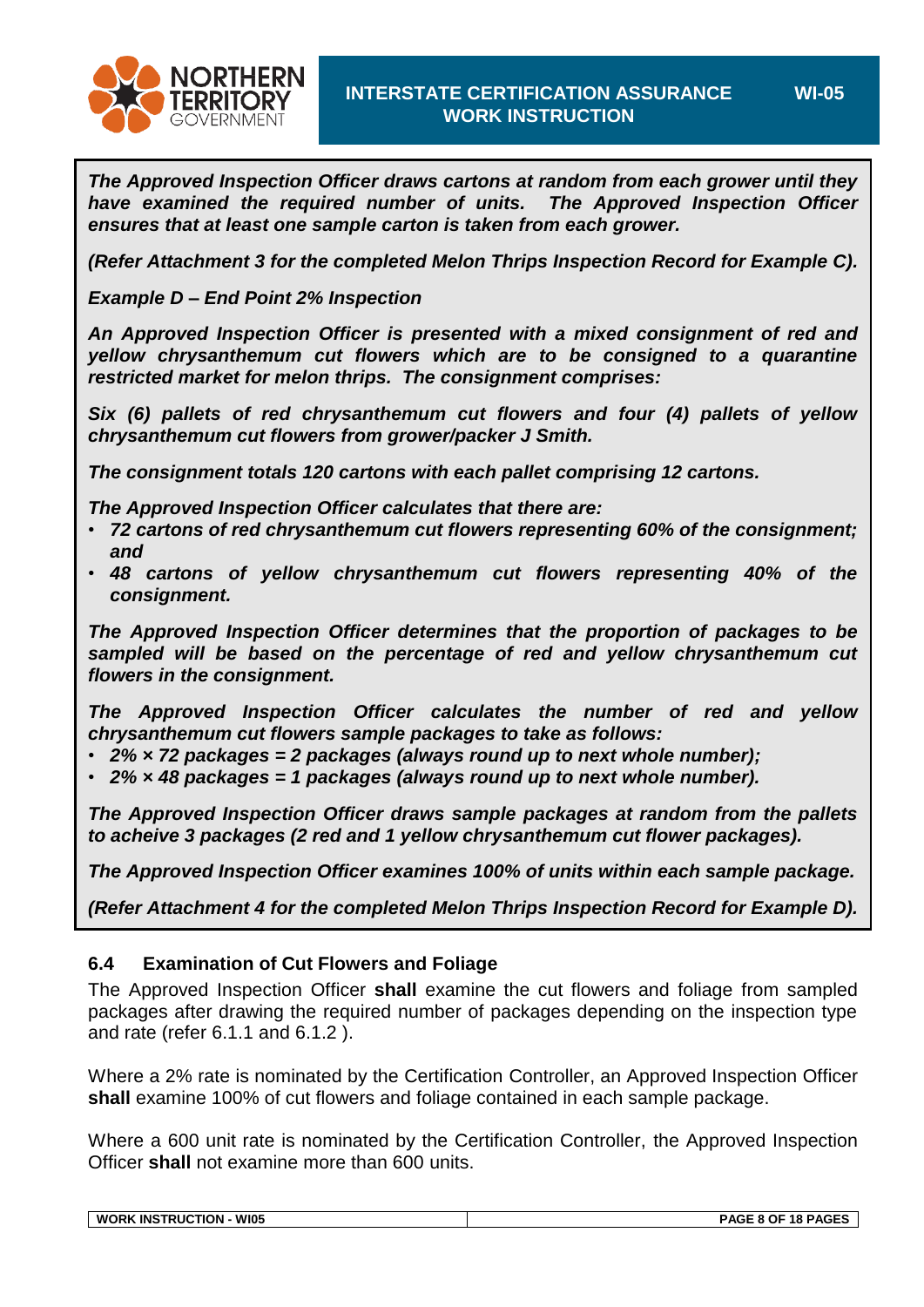

All cut flowers and foliage examinations **shall** be carried out by the Approved Inspection Officer.

The Approved Inspection Officer **shall**:

- 1. move all sample packages to the inspection facility;
- 2. record information on the Melon Thrips Inspection Record in accordance with section 7.6.1 of ICA-38 and/or section 7.4.1 of MSS-01.
- 3. place sample cartons (where possible) on the inspection bench;

Where it is not possible to place the sample package on the inspection bench, the Approved Inspection Officer **shall** remove the cut flowers or foliage from the packaging and place on the inspection bench.

4. visually examine the required number of units [\(refer 6.1.2\)](#page-4-0) within each sample package for Melon Thrips.

Cut flowers and foliage selected for inspection **must** be thoroughly inspected on both sides of the leaves, flowers and stems. Particular attention **shall** be paid to areas that may provide shelter to melon thrips such as the flowers and stem axils.

The Approved Inspection Officer will use, as necessary, a hand lens of at least X10 magnification or similar device to assist in the examination of the cut flowers or foliage in the detection of melon thrips.

In the case of foliage, the Approved Inspection Officer, whilst holding onto the stem end, invert and shake/tap the foliage over a clean white inspection tray for a minimum of 10 seconds to dislodge any insects. The Approved Inspection Officer will then inspect the tray for signs of melon thrips. This process is to be repeated until the required number of units has been inspected.

The Approved Inspection Officer **should** ensure that any tapping and shaking during the inspection does not damage the sampled units.

Where packages are fully unpacked during the examination of the produce, the Approved Inspection Officer **shall** examine the sample package, including the lid for the presence of suspect Melon Thrips.

- 5. place sampled units back into the package, where applicable, until the sample package has been fully repacked;
- 6. return the sample packages to the consignment or lot following the inspection;
- 7. record information on the Melon Thrips Inspection Record in accordance with Section 7.6.4 of ICA-38 and/or section 7.4.4 of MSS-01.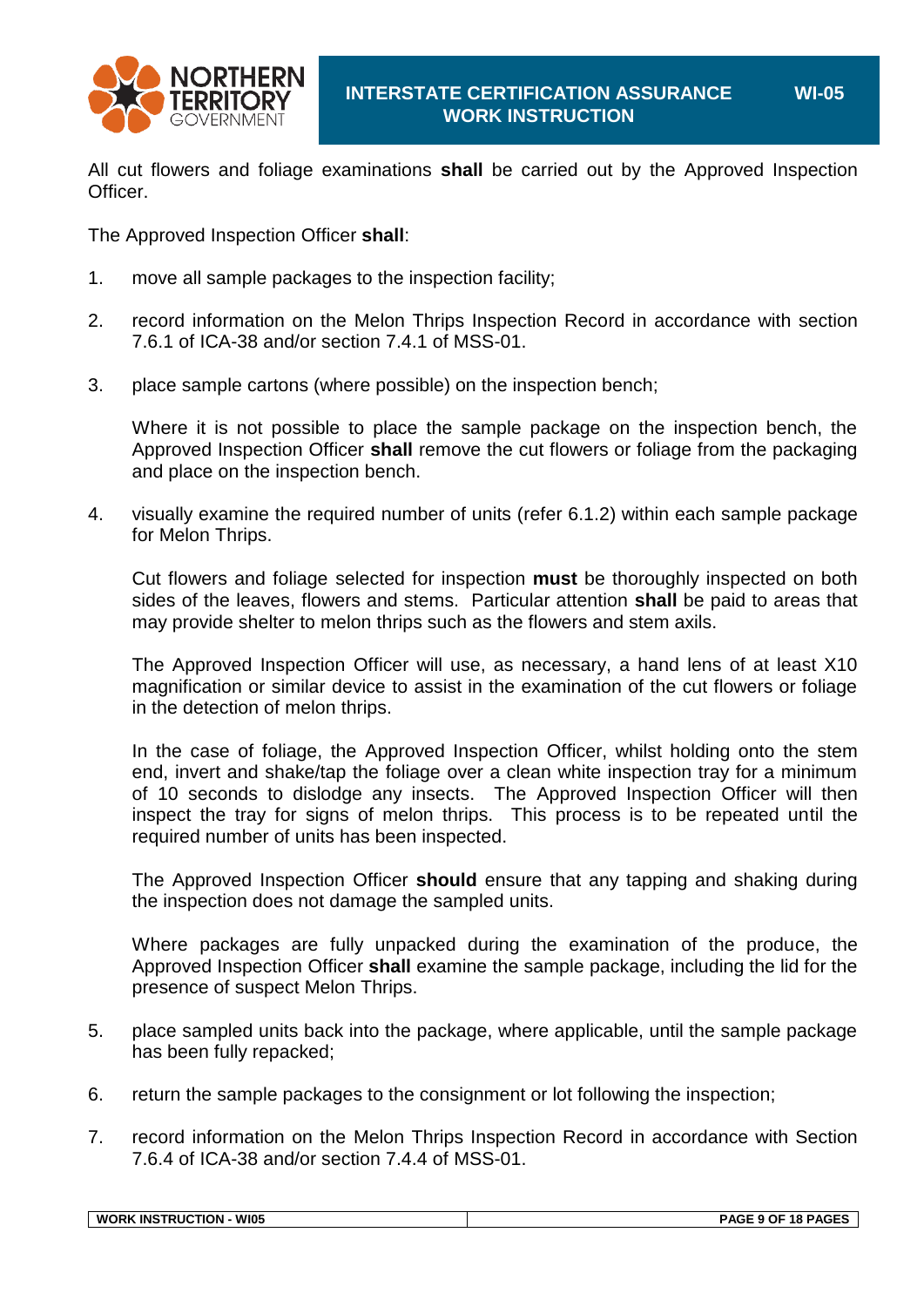

#### **6.5 Suspect Melon Thrips Detection**

The Approved Inspection Officer **shall** immediately advise the Certification Controller of the detection of suspect melon thrips. The Approved Inspection Officer **shall** take a sample and reject and segregate all produce in the consignment or lot until the sample results are returned to the business.

The Approved Inspection Officer **shall** determine by reference illustrations and photographs (refer [Attachment 6\)](#page-16-0) whether the sample is suspect melon thrips.

Should the Approved Inspection Officer determine the sample to be suspect melon thrips, the sample **shall** be submitted to DPIF Entomology in accordance with section 7.7.1 or 7.7.2 of ICA-38 and/or section 7.5.2 MSS-01.

If the suspect thrips is subsequently confirmed not to be melon thrips by the Approved Inspection Officer, all rejected product that is held in the consignment or lot may be reconsidered for certification provided all requirements of ICA-38 and/or MSS-01 have been met.

#### **6.6 Sampling Suspect Melon Thrips**

#### **6.6.1 Taking the Sample**

All suspect melon thrips samples must be submitted to DPIF Entomology by an Approved Inspection Officer. Where possible, more than one sample **shall** be submitted.

The Approved Inspection Officer **shall** take each sample by:

- 1. carefully retrieving the suspect melon thrips with an appropriate instrument i.e. brush, forceps or scalpel;
- 2. placing the suspect melon thrips in a specimen bottle that contains an appropriate preservative material i.e. methylated spirits;

Where a suspect melon thrips is contained on cut flowers or foliage, the cut flowers or foliage or part of the cut flowers or foliage with the suspect melon thrips **must** be wrapped in damp paper towel and placed into a plastic bag without a preservative material i.e. methylated spirits.

- 3. completing a Sample Submission Form (refer [Attachment 5](#page-15-0) for correctly completed example) for each sample taken; and
- 4. placing the specimen bottle or produce (if applicable) along with completed sample submission form into a sealable plastic bag. The Approved Inspection Officer **shall** forward the sample to an DPIF Entomology within 24 hours of the sample being taken.

Where a suspect pest sample cannot be delivered in person by an Approved Inspection Officer, the sample **shall** be forwarded by secured mail or courier to DPIF Entomology for identification.

| <b>WI05</b><br><b>WORK INSTRUCT</b><br><b>FION</b> | $-10$ OF 18 PAGF <sup><math>\epsilon</math></sup><br>PAGE 10 |
|----------------------------------------------------|--------------------------------------------------------------|
|                                                    |                                                              |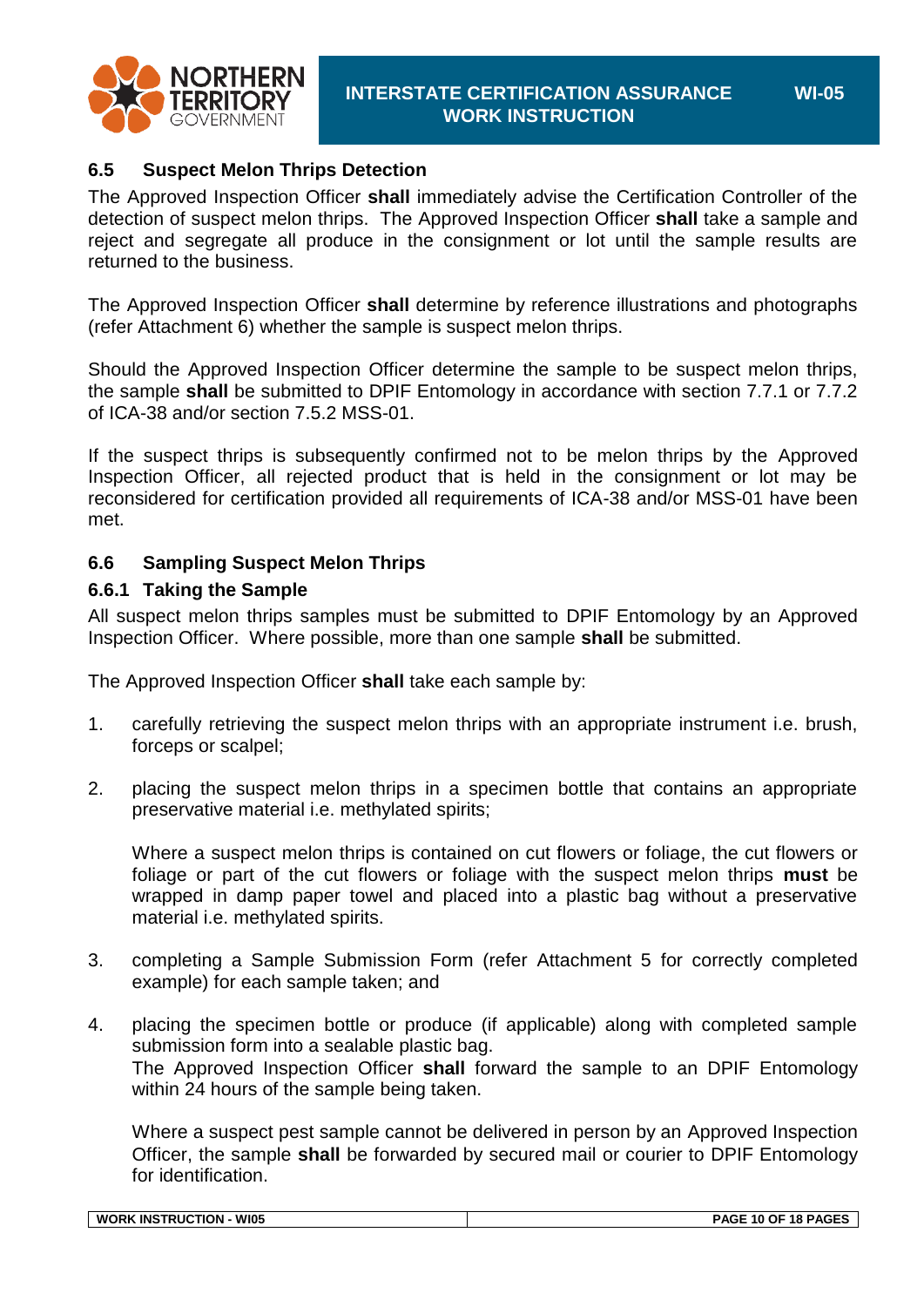

#### **WI-05**

#### **6.7 Issuance of a Plant Health Assurance Certificate**

Following examination of the produce and when the Approved Inspection Officer is satisfied that all the conditions and restrictions associated with the produce described on the Melon Thrips Inspection Record have been met the Approved Inspection Officer **shall** issue a Plant Health Assurance Certificate in accordance with ICA-38 and/or MSS-01 and Guidelines for Completion of Plant Health Assurance Certificates (WI-02).

#### **7. ATTACHMENTS**

| (COMPLETED EXAMPLE) | <b>Melon Thrips Inspection Record</b> | Attachment 1 |
|---------------------|---------------------------------------|--------------|
| (COMPLETED EXAMPLE) | <b>Melon Thrips Inspection Record</b> | Attachment 2 |
| (COMPLETED EXAMPLE) | <b>Melon Thrips Inspection Record</b> | Attachment 3 |
| (COMPLETED EXAMPLE) | <b>Melon Thrips Inspection Record</b> | Attachment 4 |
| (COMPLETED EXAMPLE) | Sample Submission Form                | Attachment 5 |
|                     | <b>Identification of Melon Thrips</b> | Attachment 6 |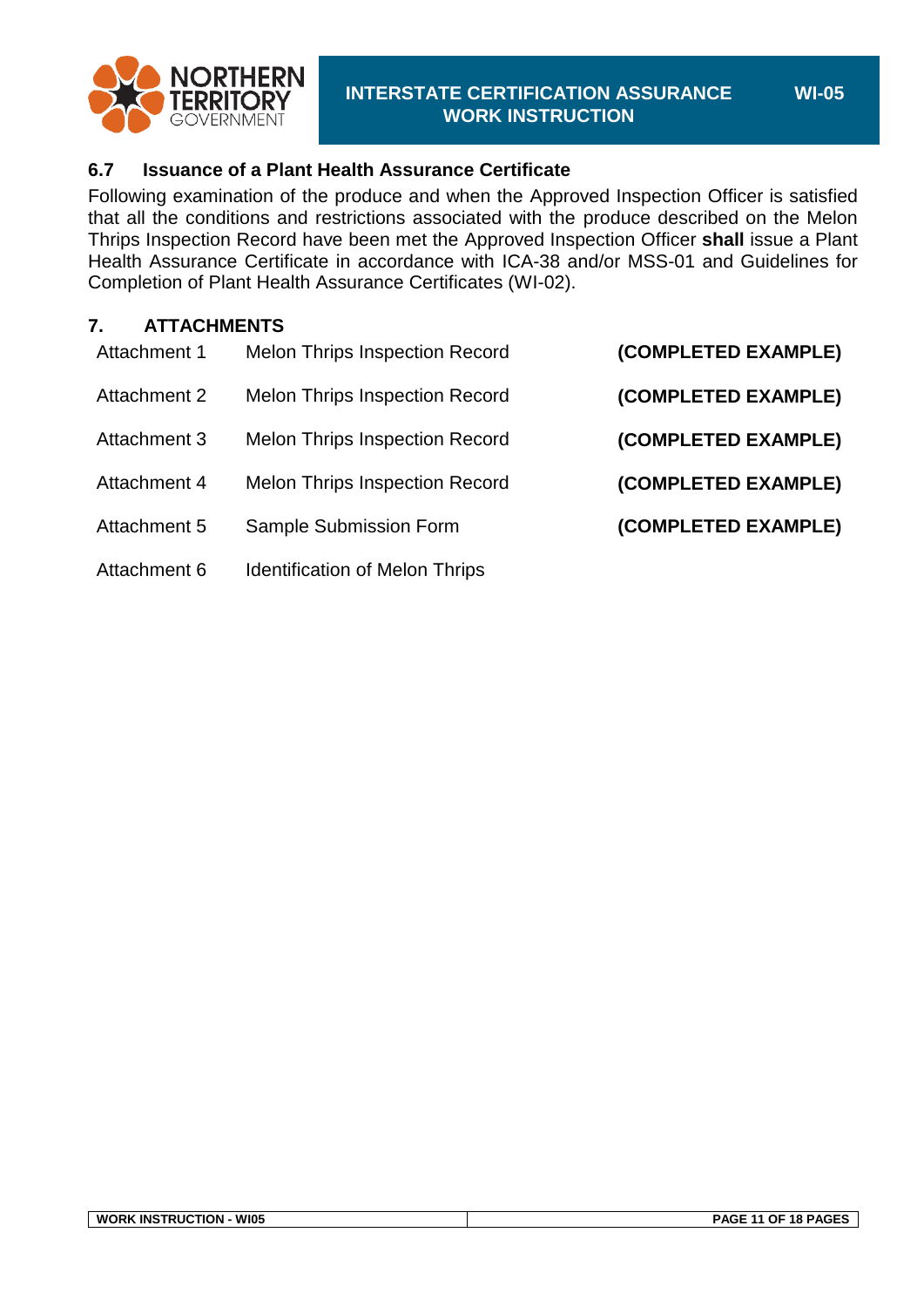**Attachment 1**

<span id="page-11-0"></span>

| Date of Inspection 23/12/11       |                      |                                                                   | Package Identification    |                                                                                                    |
|-----------------------------------|----------------------|-------------------------------------------------------------------|---------------------------|----------------------------------------------------------------------------------------------------|
| Place of Inspection Smith Produce |                      |                                                                   | IP Number (if applicable) |                                                                                                    |
| Beddington Road Humpty Doo 0836   |                      |                                                                   | A9999                     |                                                                                                    |
|                                   |                      | Name of Approved Inspection Officer                               |                           | Name & Address of Grower and or Packer (if<br>multiple, list in comments/findings column) A. Smith |
| A.I. Person                       |                      |                                                                   |                           | Beddington Road Humpty Doo                                                                         |
|                                   |                      |                                                                   |                           | 0836                                                                                               |
| <b>Inspection Type</b>            |                      |                                                                   |                           | Produce Type (if multiple, list in comments/findings column)                                       |
| $\square$ End-point               |                      |                                                                   |                           | Chrysanthemum                                                                                      |
| ⊠ In-line                         |                      |                                                                   |                           |                                                                                                    |
| <b>Inspection Rate</b>            |                      |                                                                   |                           | Total Number of Packages in Consignment/Lot (list<br>separately if multiple commodities)           |
| ☑ 600 Unit                        |                      |                                                                   |                           | 1050 cartons                                                                                       |
| $\square$ 2%                      |                      |                                                                   |                           |                                                                                                    |
| Notes:                            |                      |                                                                   |                           | PHAC No(s) 9993,9994,9995                                                                          |
| Package<br>No.                    | Time<br>sample       | Number of<br>Units                                                | Total<br>Number of        | Comments/Findings                                                                                  |
|                                   | taken (in-           |                                                                   | Units                     |                                                                                                    |
| 1                                 | line only<br>8:30am  | 80                                                                | 80                        |                                                                                                    |
| $\overline{2}$                    | 8:30am               | 20                                                                | 100                       |                                                                                                    |
| 3                                 | $9:00$ am            | 60                                                                | 160                       |                                                                                                    |
| 4                                 | $9:00$ am            | 40                                                                | 200                       |                                                                                                    |
| 5                                 | $9:30$ am            | 55                                                                | 255                       |                                                                                                    |
| 6                                 | $9:30$ am            | 45                                                                | 300                       |                                                                                                    |
| 7                                 | 10:00am              | 68                                                                | 368                       |                                                                                                    |
| 8                                 | 10:00am              | 32                                                                | 400                       |                                                                                                    |
| 9                                 | 10:30am              | 77                                                                | 477                       |                                                                                                    |
| 10                                | 10:30am              | 23                                                                | 500                       |                                                                                                    |
| 11                                | 11:00am              | 61                                                                | 561                       |                                                                                                    |
| 12                                | 11:00am              | 39                                                                | 600                       |                                                                                                    |
| 13                                |                      |                                                                   |                           |                                                                                                    |
| 14                                |                      |                                                                   |                           |                                                                                                    |
| 15                                |                      |                                                                   |                           |                                                                                                    |
| 16                                |                      |                                                                   |                           |                                                                                                    |
| Pass                              | $\checkmark$<br>Fail |                                                                   |                           | Signature of Approved Inspection Officer: AJ Person                                                |
|                                   |                      | Actions resulting from a suspected detection of a quarantine pest |                           |                                                                                                    |
|                                   |                      |                                                                   |                           |                                                                                                    |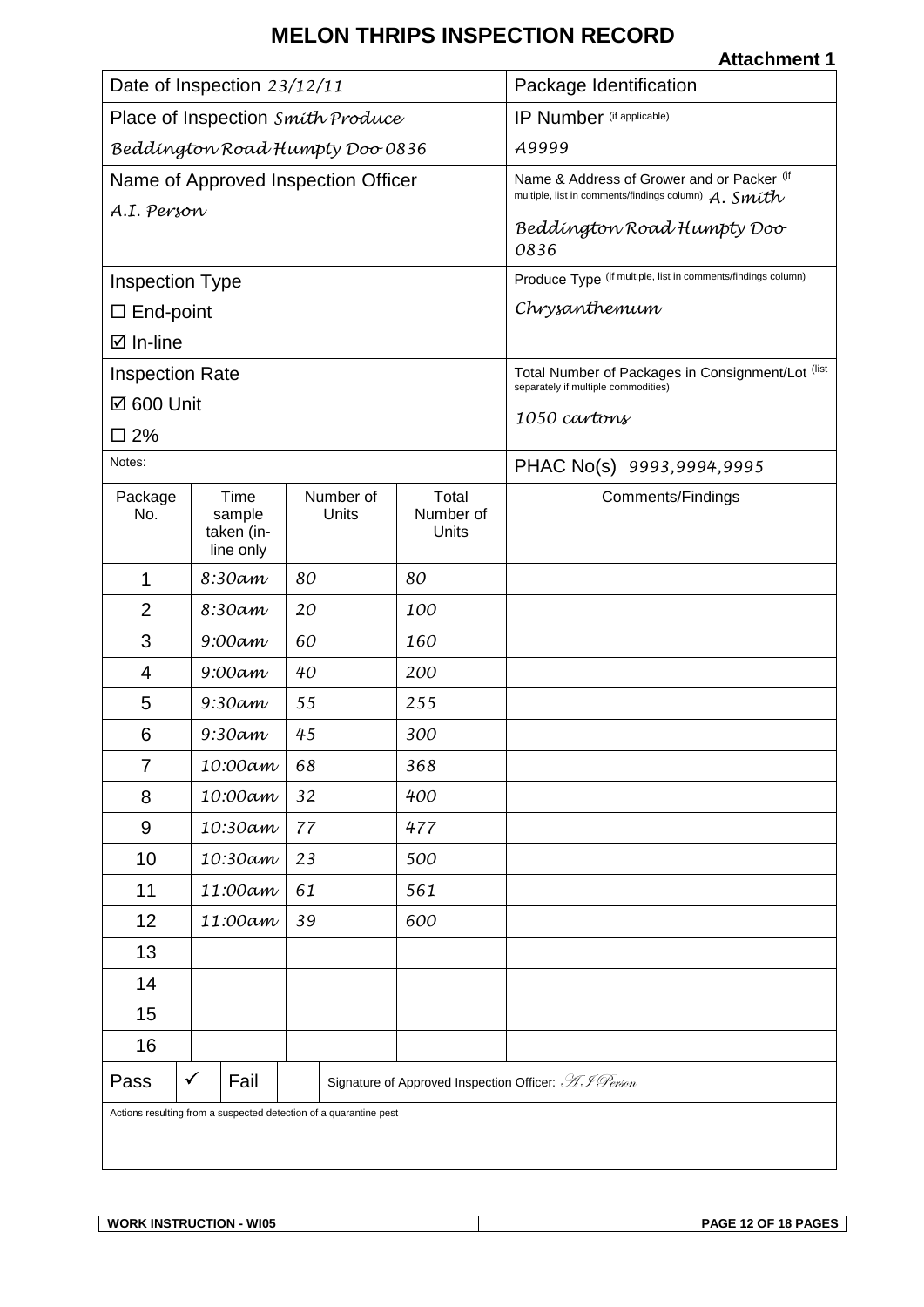<span id="page-12-0"></span>

|                                                                   |                                           |                    |                                                                                                        | <b>Attachment 2</b>                                                                      |  |
|-------------------------------------------------------------------|-------------------------------------------|--------------------|--------------------------------------------------------------------------------------------------------|------------------------------------------------------------------------------------------|--|
| Date of Inspection 23/12/11                                       |                                           |                    | Package Identification                                                                                 |                                                                                          |  |
| Place of Inspection Smith Produce                                 |                                           |                    | IP Number (if applicable)                                                                              |                                                                                          |  |
| Beddington Road Humpty Doo 0836                                   |                                           |                    | A9999                                                                                                  |                                                                                          |  |
| Name of Approved Inspection Officer                               |                                           |                    | Name & Address of Grower and or Packer (if<br>multiple, list in comments/findings column) $A.$ $Smith$ |                                                                                          |  |
| A.I. Person                                                       |                                           |                    |                                                                                                        | Beddington Road Humpty<br>Doo<br>0836                                                    |  |
| <b>Inspection Type</b>                                            |                                           |                    |                                                                                                        | Produce Type (if multiple, list in comments/findings column)                             |  |
| $\Box$ End-point                                                  |                                           |                    |                                                                                                        | Chrysanthemum                                                                            |  |
| ⊠ In-line                                                         |                                           |                    |                                                                                                        |                                                                                          |  |
| <b>Inspection Rate</b>                                            |                                           |                    |                                                                                                        | Total Number of Packages in Consignment/Lot (list<br>separately if multiple commodities) |  |
| $\Box$ 600 Unit                                                   |                                           |                    |                                                                                                        | 1050 cavtons                                                                             |  |
| ☑ 2%                                                              |                                           |                    |                                                                                                        |                                                                                          |  |
| Notes:                                                            |                                           |                    |                                                                                                        | PHAC No(s) 8993,8994,8995                                                                |  |
| Package<br>No.                                                    | Time<br>sample<br>taken (in-<br>line only | Number of<br>Units | Total<br>Number of<br>Units                                                                            | <b>Comments/Findings</b>                                                                 |  |
| 1                                                                 | $8:15$ am                                 | 88                 | 88                                                                                                     |                                                                                          |  |
| $\overline{2}$                                                    | 8:30am                                    | 81                 | 169                                                                                                    |                                                                                          |  |
| 3                                                                 | 8:45 am                                   | 80                 | 249                                                                                                    |                                                                                          |  |
| 4                                                                 | $9:00$ am                                 | 85                 | 334                                                                                                    |                                                                                          |  |
| 5                                                                 | $9:15$ am                                 | 72                 | 406                                                                                                    |                                                                                          |  |
| 6                                                                 | $9:30$ am                                 | 66                 | 472                                                                                                    |                                                                                          |  |
| $\overline{7}$                                                    | $9:45$ am                                 | 85                 | 557                                                                                                    |                                                                                          |  |
| 8                                                                 | 10:00am                                   | 67                 | 624                                                                                                    |                                                                                          |  |
| 9                                                                 | $10:15$ am                                | 81                 | 705                                                                                                    |                                                                                          |  |
| 10                                                                | 10:30am                                   | 84                 | 789                                                                                                    |                                                                                          |  |
| 11                                                                | $10:45$ am                                | 56                 | 845                                                                                                    |                                                                                          |  |
| 12                                                                | 11:00am                                   | 83                 | 928                                                                                                    |                                                                                          |  |
| 13                                                                |                                           |                    |                                                                                                        |                                                                                          |  |
| 14                                                                |                                           |                    |                                                                                                        |                                                                                          |  |
| 15                                                                |                                           |                    |                                                                                                        |                                                                                          |  |
| 16                                                                |                                           |                    |                                                                                                        |                                                                                          |  |
| Pass                                                              | ✓<br>Fail                                 |                    |                                                                                                        | Signature of Approved Inspection Officer: AJ Person                                      |  |
| Actions resulting from a suspected detection of a quarantine pest |                                           |                    |                                                                                                        |                                                                                          |  |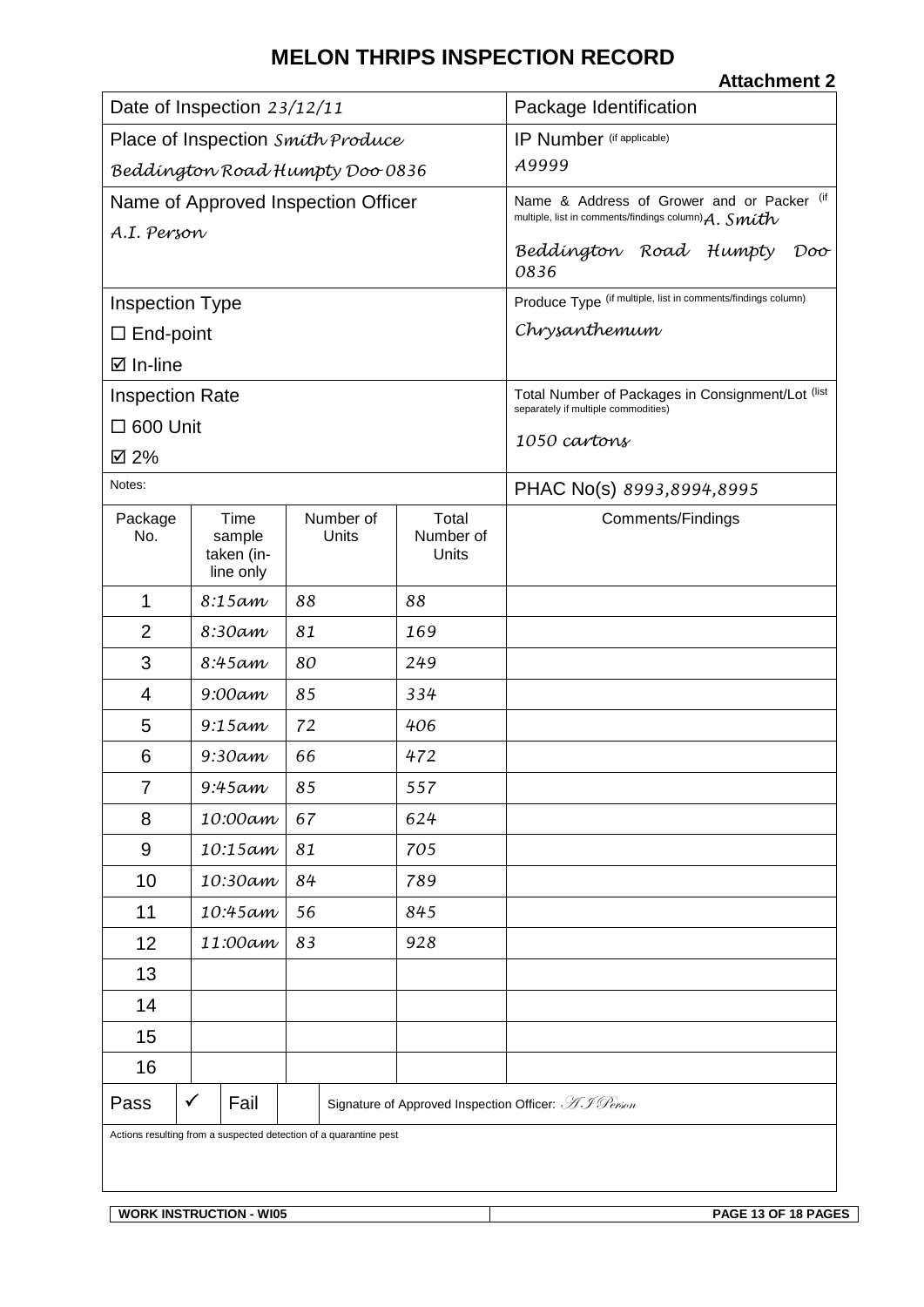**Attachment 3**

<span id="page-13-0"></span>

| Date of Inspection 23/12/11                                       |                                           |                                     | Package Identification                             |                                                                                           |  |
|-------------------------------------------------------------------|-------------------------------------------|-------------------------------------|----------------------------------------------------|-------------------------------------------------------------------------------------------|--|
| Place of Inspection Bale Fresh Produce                            |                                           |                                     | IP Number (if applicable)                          |                                                                                           |  |
| Hopewell Road Berry Springs 0837                                  |                                           |                                     | A. Smith A9898B. Brown A 9991, C.<br>$Blogx$ A9992 |                                                                                           |  |
|                                                                   |                                           | Name of Approved Inspection Officer |                                                    | Name & Address of Grower and or Packer (if<br>multiple, list in comments/findings column) |  |
| A.I. Person                                                       |                                           |                                     |                                                    |                                                                                           |  |
| <b>Inspection Type</b>                                            |                                           |                                     |                                                    | Produce Type (if multiple, list in comments/findings column)                              |  |
| ☑ End-point                                                       |                                           |                                     |                                                    |                                                                                           |  |
| $\Box$ In-line                                                    |                                           |                                     |                                                    |                                                                                           |  |
| <b>Inspection Rate</b>                                            |                                           |                                     |                                                    | Total Number of Packages in Consignment/Lot (list<br>separately if multiple commodities)  |  |
| ☑ 600 Unit                                                        |                                           |                                     |                                                    | Fern Frond 72 cartons, Orchíd flower 56                                                   |  |
| □ 2%                                                              |                                           |                                     |                                                    | cartons, Succulent leaves 144 carton,<br>Chrysanthemum 72 cartons                         |  |
| Notes:                                                            |                                           |                                     |                                                    | PHAC No(s) 8991                                                                           |  |
| Package<br>No.                                                    | Time<br>sample<br>taken (in-<br>line only | Number of<br>Units                  | Total<br>Number of<br>Units                        | <b>Comments/Findings</b>                                                                  |  |
| 1                                                                 |                                           | 88                                  | 88                                                 | Fern frond A Smith Humpty Doo 0836                                                        |  |
| 2                                                                 |                                           | 38                                  | 126                                                | Fern frond A Smith Humpty Doo 0836                                                        |  |
| 3                                                                 |                                           | 20                                  | 146                                                | Orchid flower B Brown Darwin River 0837                                                   |  |
| 4                                                                 |                                           | 20                                  | 166                                                | Orchid flower B Brown Darwin River 0837                                                   |  |
| 5                                                                 |                                           | 20                                  | 186                                                | Orchid flower B Brown Darwin River 0837                                                   |  |
| 6                                                                 |                                           | 20                                  | 206                                                | Orchid flower B Brown Darwin River 0837                                                   |  |
| 7                                                                 |                                           | 16                                  | 222                                                | Orchid flower B Brown Darwin River 0837                                                   |  |
| 8                                                                 |                                           | 161                                 | 383                                                | Succulent leaves C Blogs Howard Springs 0835                                              |  |
| 9                                                                 |                                           | 91                                  | 474                                                | Succulent leaves C Blogs Howard Springs 0835                                              |  |
| 10                                                                |                                           | 67                                  | 541                                                | Chrysanthemum C Blogs Howard Springs 0835                                                 |  |
| 11                                                                |                                           | 59                                  | 600                                                | Chrysanthemum C Blogs Howard Springs 0835                                                 |  |
| 12                                                                |                                           |                                     |                                                    |                                                                                           |  |
| 13                                                                |                                           |                                     |                                                    |                                                                                           |  |
| 14                                                                |                                           |                                     |                                                    |                                                                                           |  |
| 15                                                                |                                           |                                     |                                                    |                                                                                           |  |
| 16                                                                |                                           |                                     |                                                    |                                                                                           |  |
| Pass                                                              | ✓<br>Fail                                 |                                     |                                                    | Signature of Approved Inspection Officer: AJ Person                                       |  |
| Actions resulting from a suspected detection of a quarantine pest |                                           |                                     |                                                    |                                                                                           |  |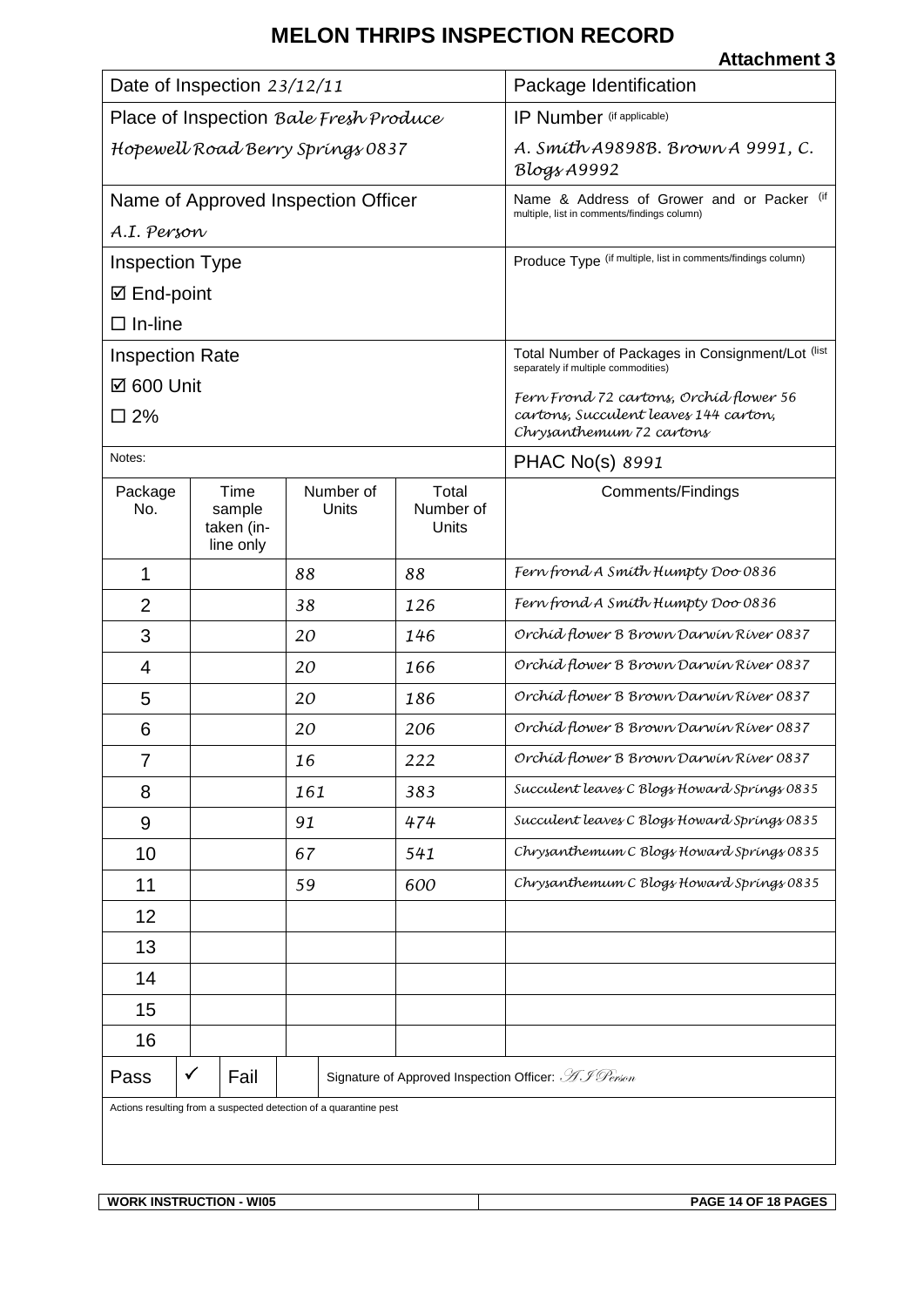#### **Attachment 4**

| Date of Inspection 23/12/11                                       |                                           |                                                     | Package Identification                                                                            |                                                              |  |
|-------------------------------------------------------------------|-------------------------------------------|-----------------------------------------------------|---------------------------------------------------------------------------------------------------|--------------------------------------------------------------|--|
| Place of Inspection Bale Fresh Produce                            |                                           |                                                     | IP Number (if applicable)                                                                         |                                                              |  |
| Hopewell Road Berry Springs 0836                                  |                                           |                                                     | A9999                                                                                             |                                                              |  |
| Name of Approved Inspection Officer                               |                                           |                                                     | Name & Address of Grower and or Packer (if<br>multiple, list in comments/findings column) [.Smith |                                                              |  |
| A.I. Person                                                       |                                           |                                                     |                                                                                                   | Stow Road Humpty Doo 0836                                    |  |
| <b>Inspection Type</b>                                            |                                           |                                                     |                                                                                                   | Produce Type (if multiple, list in comments/findings column) |  |
| ☑ End-point                                                       |                                           |                                                     |                                                                                                   | Succulent leaves                                             |  |
| $\Box$ In-line                                                    |                                           |                                                     |                                                                                                   |                                                              |  |
| <b>Inspection Rate</b>                                            |                                           |                                                     |                                                                                                   | Total Number of Packages in Consignment/Lot (list            |  |
| $\square$ 600 Unit                                                |                                           |                                                     |                                                                                                   | separately if multiple commodities)<br>720 cartons           |  |
| ☑ 2%                                                              |                                           |                                                     |                                                                                                   |                                                              |  |
| Notes:                                                            |                                           |                                                     |                                                                                                   | PHAC No(s) 8884                                              |  |
| Package<br>No.                                                    | Time<br>sample<br>taken (in-<br>line only | Number of<br>Units                                  | Total<br>Number of<br>Units                                                                       | Comments/Findings                                            |  |
| 1                                                                 |                                           | 35                                                  | 35                                                                                                |                                                              |  |
| $\overline{2}$                                                    |                                           | 42                                                  | 77                                                                                                |                                                              |  |
| 3                                                                 |                                           | 41                                                  | 118                                                                                               |                                                              |  |
| 4                                                                 |                                           | 40                                                  | 158                                                                                               |                                                              |  |
| 5                                                                 |                                           | 40                                                  | 198                                                                                               |                                                              |  |
| 6                                                                 |                                           | 44                                                  | 242                                                                                               |                                                              |  |
| $\overline{7}$                                                    |                                           | 45                                                  | 287                                                                                               |                                                              |  |
| 8                                                                 |                                           | 47                                                  | 334                                                                                               |                                                              |  |
| $\boldsymbol{9}$                                                  |                                           | 41                                                  | 375                                                                                               |                                                              |  |
| 10                                                                |                                           | 41                                                  | 416                                                                                               |                                                              |  |
| 11                                                                |                                           | 41                                                  | 457                                                                                               |                                                              |  |
| 12                                                                |                                           | 37                                                  | 494                                                                                               |                                                              |  |
| 13                                                                |                                           | 38                                                  | 532                                                                                               |                                                              |  |
| 14                                                                |                                           | 44                                                  | 576                                                                                               |                                                              |  |
| 15                                                                |                                           | 33                                                  | 609                                                                                               |                                                              |  |
| 16                                                                |                                           |                                                     |                                                                                                   |                                                              |  |
| Pass                                                              | $\checkmark$<br>Fail                      | Signature of Approved Inspection Officer: AJ Person |                                                                                                   |                                                              |  |
| Actions resulting from a suspected detection of a quarantine pest |                                           |                                                     |                                                                                                   |                                                              |  |

 $\overline{\phantom{a}}$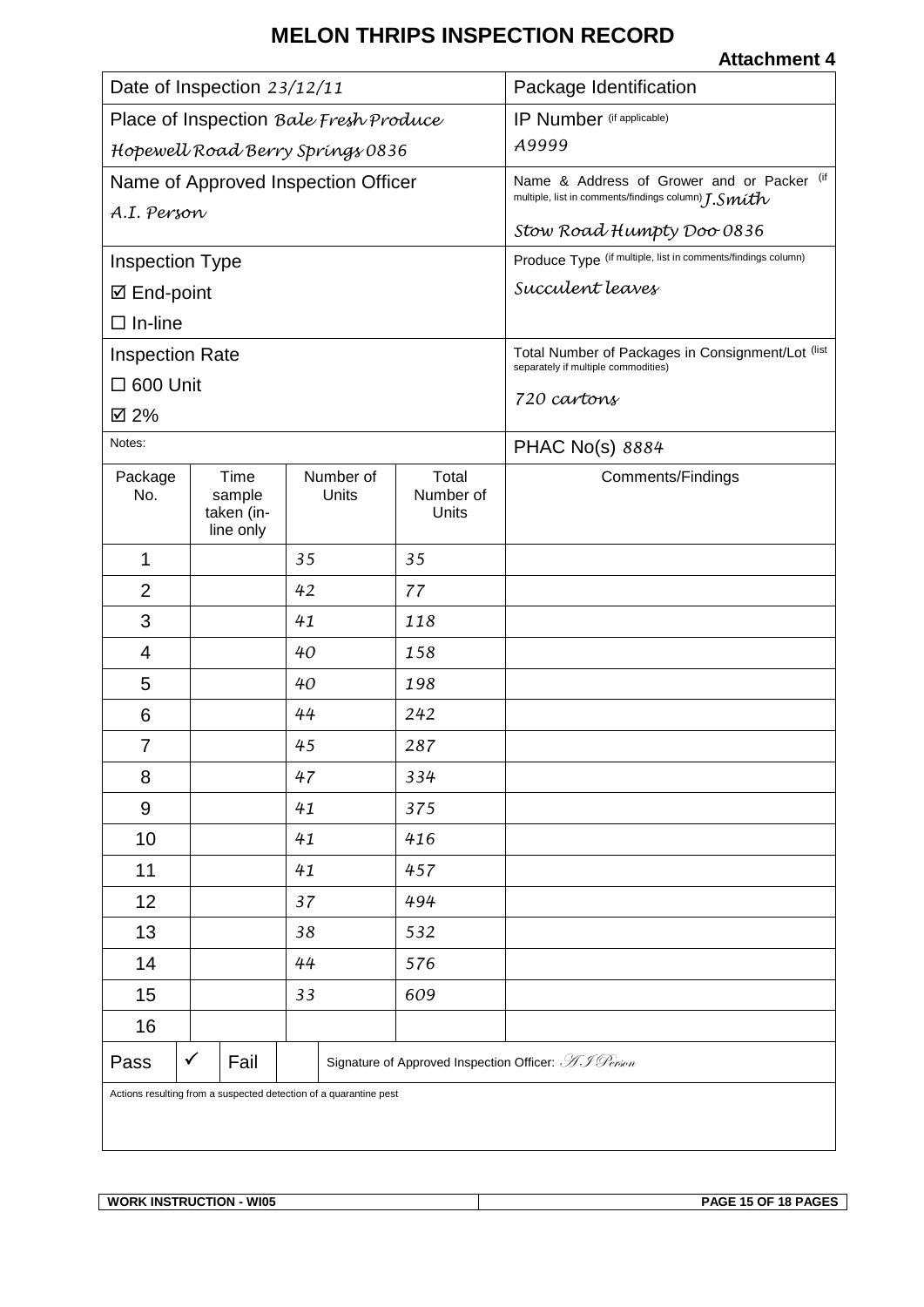# **SAMPLE SUBMISSION FORM**

**Attachment 5**

<span id="page-15-0"></span>

| <b>APPROVED INSPECTION PERSON DETAILS</b>                                                                                                                                                     |                                          |                   |                                                                                                                          |                                                       |                                                                          |  |  |
|-----------------------------------------------------------------------------------------------------------------------------------------------------------------------------------------------|------------------------------------------|-------------------|--------------------------------------------------------------------------------------------------------------------------|-------------------------------------------------------|--------------------------------------------------------------------------|--|--|
| Approved<br>Inspection Person $ C.$ Smith<br>Name                                                                                                                                             |                                          |                   |                                                                                                                          | IP Number of<br>Accredited<br><b>Business</b>         | A9898                                                                    |  |  |
| Name and<br>address of<br>grower/packer or<br>IP number of the<br>produce that<br>sample was taken                                                                                            |                                          | Darwin River 0837 | B Brown Beddington Roadwhich sample                                                                                      | Type of produce<br>& quantity from<br>was taken       | Type of produce:<br>Orchíd Flower<br>Quantity of produce:<br>350 cartons |  |  |
| Date sample was<br>taken                                                                                                                                                                      | 23/11/11                                 |                   |                                                                                                                          | Date sample was<br>submitted to<br>Diagnostician      | 23/11/11                                                                 |  |  |
| Contact<br>Telephone No                                                                                                                                                                       |                                          | 08 8988 4567      |                                                                                                                          | Email/Fax No                                          | 08 8988 4567                                                             |  |  |
| <b>SAMPLE DETAILS</b>                                                                                                                                                                         |                                          |                   |                                                                                                                          |                                                       |                                                                          |  |  |
| Type of Sample: (e.g. insect, leaves, seeds)                                                                                                                                                  |                                          |                   | ínsect                                                                                                                   |                                                       |                                                                          |  |  |
|                                                                                                                                                                                               |                                          |                   |                                                                                                                          |                                                       |                                                                          |  |  |
| Diagnosis request: (e.g. identify insect, disease,<br>seed)                                                                                                                                   |                                          |                   |                                                                                                                          | Confirm whether melon thrips or not                   |                                                                          |  |  |
| Sample details:<br>Describe where, when and how the sample<br>was taken. Include the type produce or crop<br>the sample was taken from, who took the<br>sample and why diagnosis is required. |                                          |                   | Sample taken by C Smith at Stow Road Humpty Doo<br>on Orchíd Flower.<br>Díagnosís requíred for market access to Víctoría |                                                       |                                                                          |  |  |
|                                                                                                                                                                                               |                                          |                   |                                                                                                                          | <b>DIAGNOSIS DETAILS - For Diagnostician Use Only</b> |                                                                          |  |  |
| Date Sample Received 23/11/11                                                                                                                                                                 |                                          |                   | Date Sample Diagnosed 23/11/11                                                                                           |                                                       |                                                                          |  |  |
| Diagnosis Result                                                                                                                                                                              |                                          |                   |                                                                                                                          | Confirmed as Melon Thrips (Thrips palmi)              |                                                                          |  |  |
|                                                                                                                                                                                               | <b>Method of Diagnosis</b><br>Microscope |                   |                                                                                                                          |                                                       |                                                                          |  |  |
| Comments                                                                                                                                                                                      |                                          |                   |                                                                                                                          |                                                       |                                                                          |  |  |
| Diagnostician Name                                                                                                                                                                            |                                          | B. Bugg           |                                                                                                                          | Diagnostician Position                                | Senior Entomologist                                                      |  |  |
| Signature                                                                                                                                                                                     |                                          | B. Bugg           |                                                                                                                          | Date                                                  | 23/11/11                                                                 |  |  |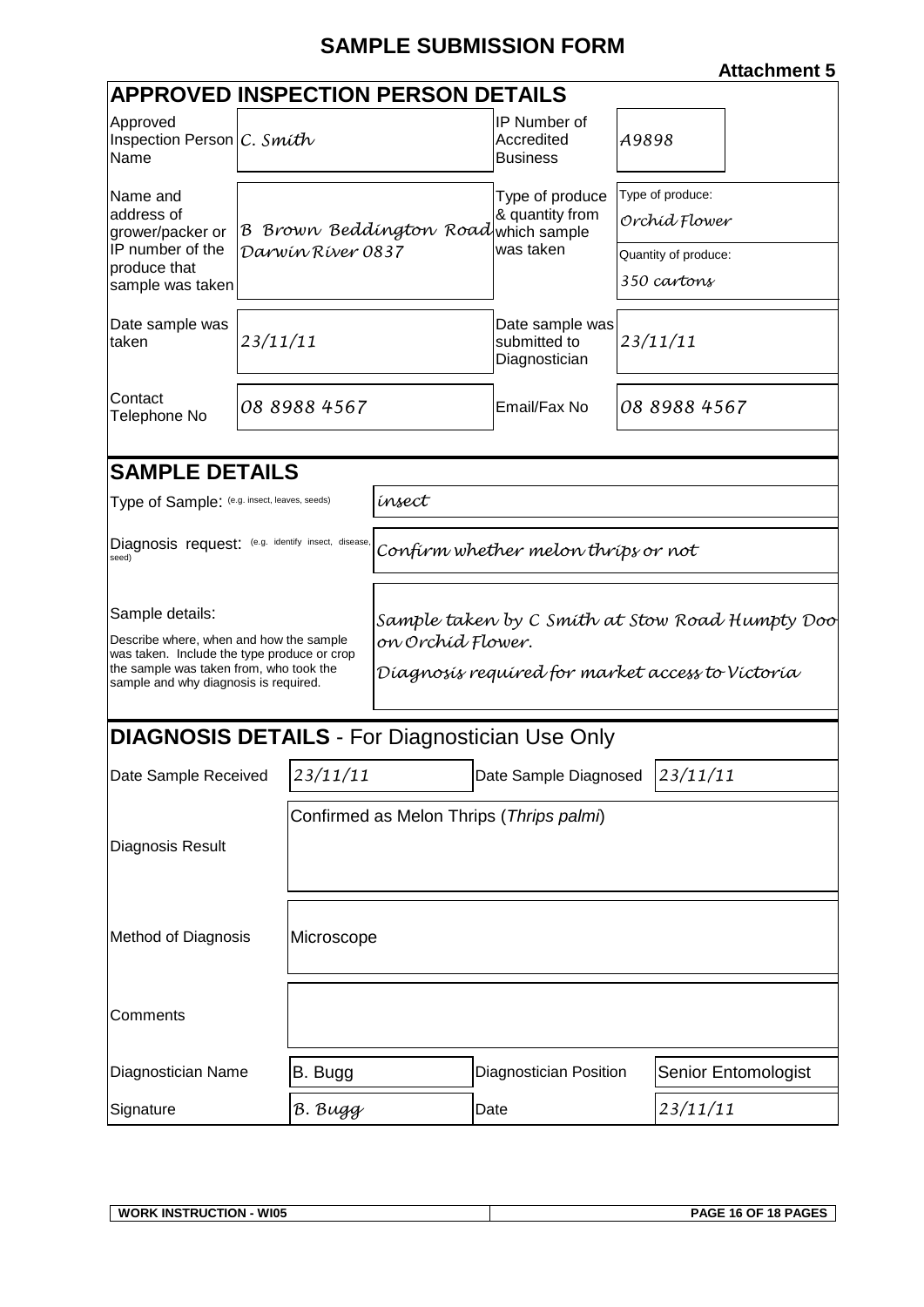## **IDENTIFICATION OF MELON THRIP**

#### <span id="page-16-0"></span>**Melon Thrips** (*Thrips palmi* Karney) **Host Range**

Melon thrips have a wide range of fruit, vegetable, ornamental and weed hosts but are best known as a pest in crops of Cucurbitaceae and Solanaceae. Crops most affected by melon thrips include beans, capsicum, chilli, cucumber, eggplant, melons, okra, pumpkin, tomato, silverbeet, squash, watermelon and zucchini. Weed hosts include pigweed, amaranthus, gomphrena and potato weed as well as a variety of weeds of the cucurbit and solanum families such as Devil's Fig (*Solanum torvum*).

#### **Detection and Identification**

Melon thrips injure infested plants by killing surface cells with their piercing and sucking mouthparts. Feeding normally occurs on foliage but flowers and fruit may be preferred feeding sites on some plant species. Leaves become yellow, white or brown and then crinkle and die. Heavily infested crops often acquire a silver to bronze colour.

Damaged terminal growth may be discoloured, stunted and deformed. Fruit may abort or develop scar tissue as a result of melon thrips feeding under the calyx of expanding fruit.

Melon thrips are very small and resemble many other common thrips species and therefore require specialist identification. Samples of suspected melon thrips must be submitted to an Approved Taxonomist for identification.

#### **Life Cycle**

**Eggs** are kidney-shaped, colourless to pale yellowish-white and measure only 0.25 mm in length. Eggs are normally deposited in leaf tissue in a slit cut by the female but can also be deposited in flowers and fruit. Females can produce up to 200 eggs but average approximately 50 per female.

**Larvae** resemble the adult in general body form though they lack wings and are smaller. There are two instars or stages during the larval development



period. Larvae feed in groups, particularly along the leaf midrib and veins, usually on older leaves. On completion of the larval stage the insect normally descends to the soil or leaf litter where it constructs a small earthern chamber as a pupation site.

**Pupa** progress through two instars, the prepupal instar which is nearly inactive and the pupal instar which is inactive. Both instars are non-feeding. The prepupae and pupae



resemble the adult and larval forms except they possess wing pads.

**Adults** are winged, pale green to orange in colour, cigar-shaped and measure from 0.8 to 1.3 mm in length. A black line, resulting from the juncture of the wings, runs along the back of the body. Adults tend to feed on young growth and are most commonly found on the undersides of the leaves but can also occur on flowers and fruits.